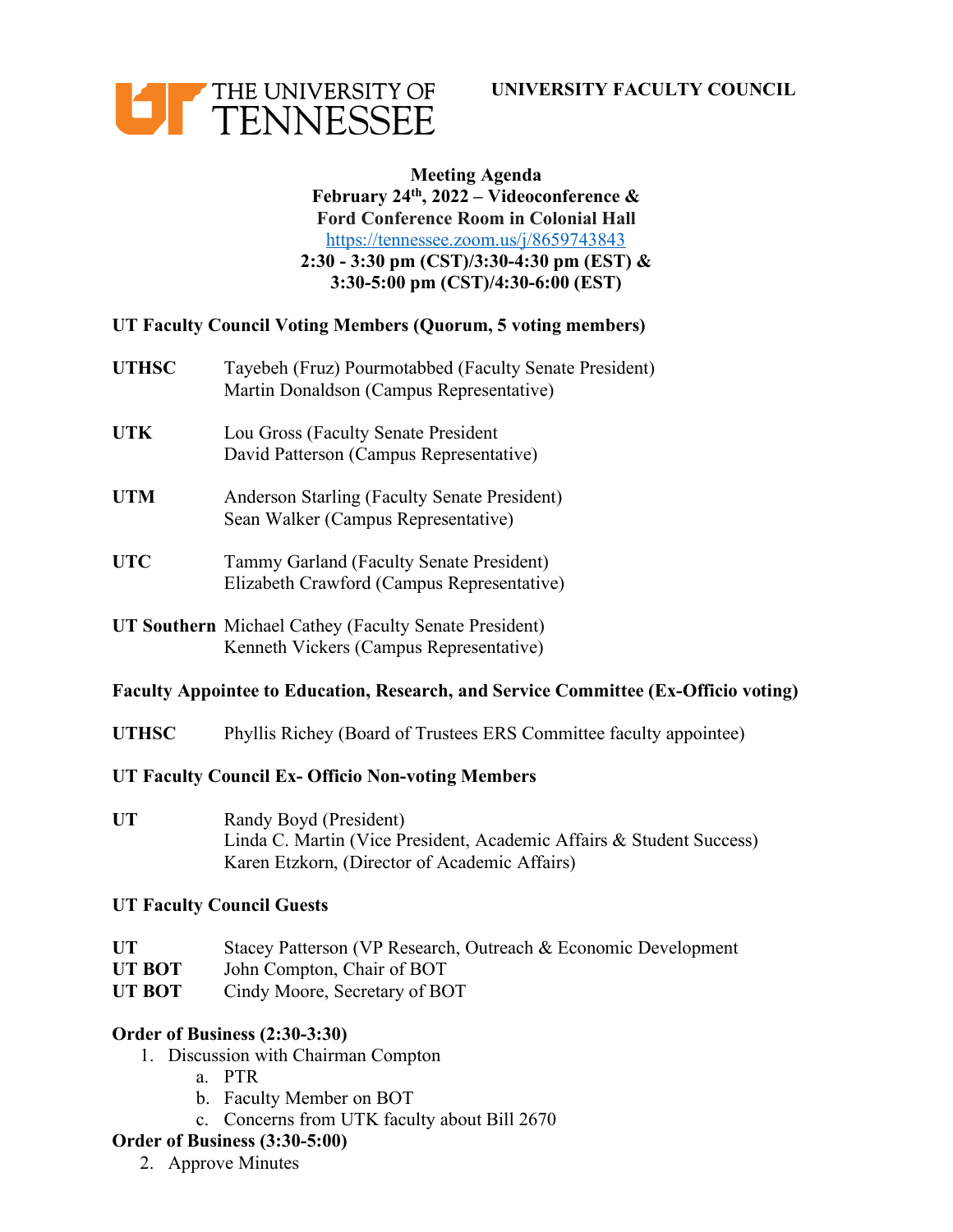- a. See attached
- 3. System Updates
	- a. Dr. Martin
	- b. Dr. Patterson
	- c. Dr. Etzkorn
- 4. HR matrix Update
- 5. Conflict of Interest Discussion
- 6. Other new business?

# **Questions for Chairman Compton**

None submitted beyond topics previously discussed

# **Questions for Dr. Martin**

None submitted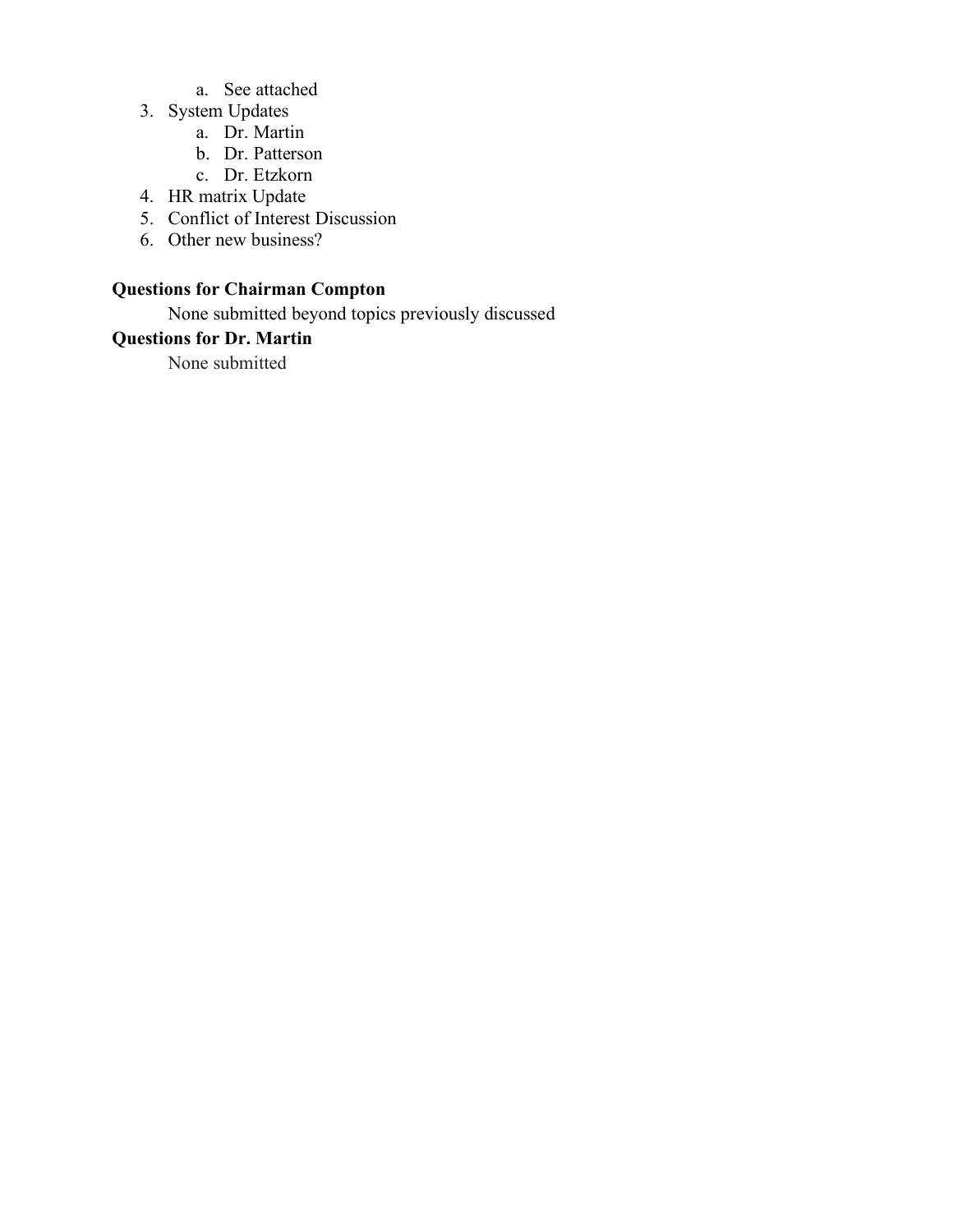# **UFC Minutes – February 24th**

# **Karen Etzkorn**

- No new academic programs
- 2 site visits next month (UTC and UTM)
- Spring 2022 student survey coming out Monday.
	- o Report to go to BOT in June

Discussion occurred as to whether previous years of service, for current faculty, should also merit accrual of leave time. (Note: the conversation did not conclude here as President Boyd and Chairman Compton arrived. Conversation ended later but is summarized here).

- Concern about how much various pre-accrual plans could cost
	- o I volunteered to email Dr. Dickens with UT System HR to get models of costs based on several plans.

## **President Boyd**

- Wants to have a discussion about making UFC better (not saying he thinks it isn't good... but if you have been around him… you know he constantly wants to assess and improve)
- Provided legislative update
- Discussed challenges in current legislation
	- o ACT optional bill
	- o Divisive Concepts bill
	- o Baker Civics Center bill

## **Chairman Compton**

- We are committed to diversity and academic freedom
	- o This is a comment following the discussion on divisive concepts bill
- Classes on divisive concepts must be optional only
- Questions from UFC to Chairman Compton
	- o Faculty Representative on BOT
		- Best Practices suggests faculty are not on the full BOT
			- Number of systems using them was described as being very small/few. UFC will be working to identify the precise number and continue to encourage the BOT to consider a faculty member on the full BOT.
				- o **Update**: There are 4 public system boards with a faculty trustee (some voting others non-voting), and there are a total of 75 US public system boards.
			- Comment was asked about the fairness/consistency of UT not being allowed to while the other public institutions in Tennessee being allowed to have the option.
		- Noted that we do have a faculty member on local advisory boards
	- o Resolution on Presidential Searches
		- Focus on the outcome of the current process as it shows that it worked
	- o Post-tenure review
		- This is a result of concerns from the previous BOT about the inconsistency in the annual review process
		- This is also consistent with best practices